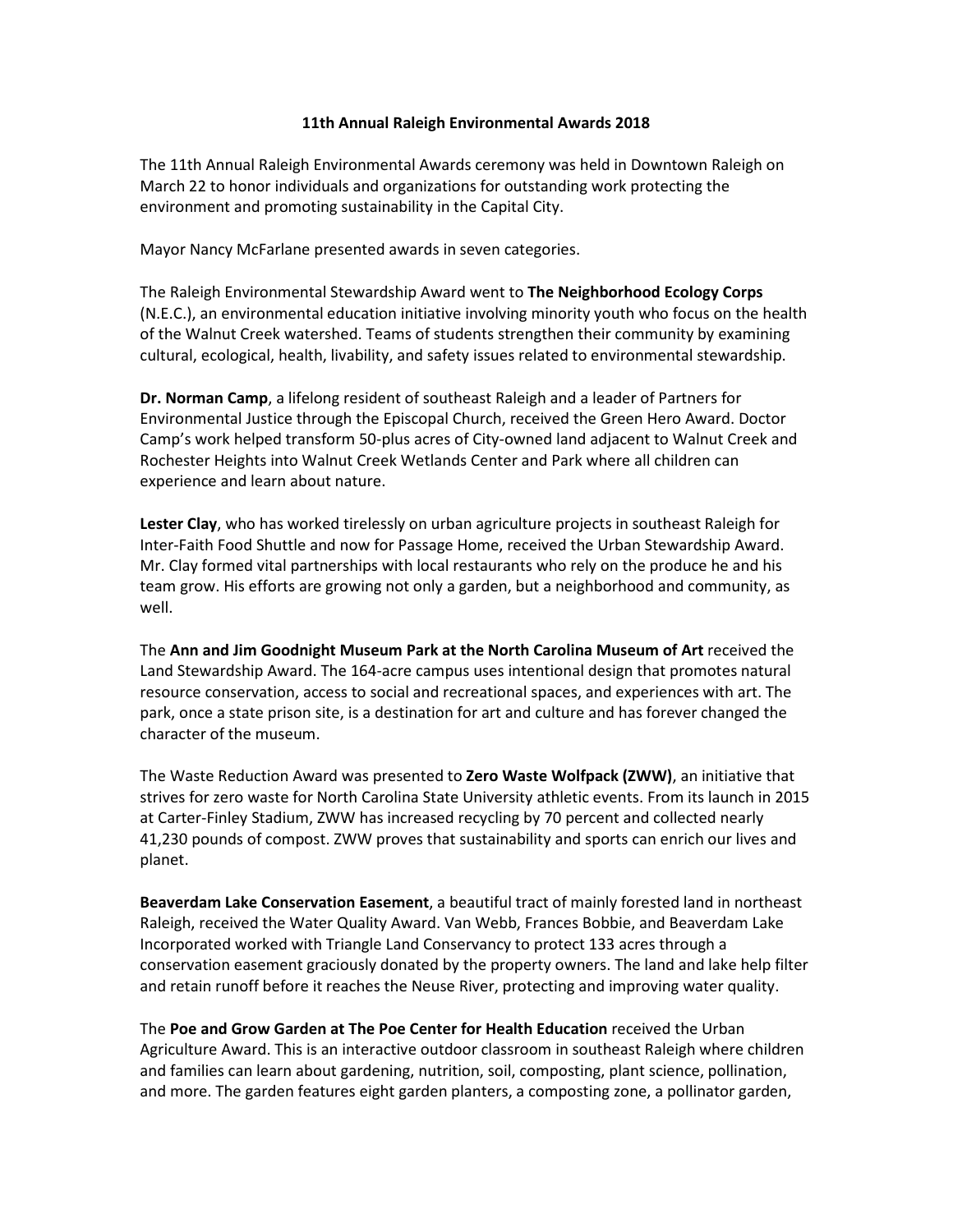outdoor classroom seating and an educational garden mural. The vegetables are used in classes, camps and donated to families to help increase access to produce and increase enjoyment of nutritious food.

In addition, special awards were presented to artists and videographers whose work focused on water protection by educating about stormwater. The Capture It! Stormwater Arts Contest gave three awards:

• Top honors in Stormwater Video went to local high school students **Ryan Bauguess, Rachel Young, and Kira Badrova**. Their video presents three ways Raleigh citizens can help protect the City's water supply and keep watersheds clean. The video, which is inspired by oceanographer Silvia Earle, is intended to encourage individuals to preserve the environment and to take action so future generations have a clean and healthy city.

• **Genna Stott's "All Drains Lead to the Neuse"** won the award for best Storm Drain Stencil Design. With its representation of the Carolina mudpuppy, the stencil illustrates the local and statewide impacts of stormwater runoff when it goes from storm drains in Raleigh to the Neuse River. The drawing conveys that pet waste, chemicals, oils, or other garbage can impact the environment when entering local water sources.

• Top honors in Rain Barrel Artwork Design went to high school students **Izabel De Angelo, David Lingle, Jonathan Clymer, and Taylor Gantt**. Their design, "Which Side are you on?" conveys the importance of protecting and caring for the environment. The rain barrel painting demonstrates both the positive and negative outcomes associated with stormwater runoff to showcase the impact of citizens' actions to either pollute the environment or preserve it.

Finally, the Trashion Design Competition recognized clothing and accessories designed with at least 75 percent recycled or reused materials. The goal of the competition is to change the way we think about waste through the creation of unique garments and accessories constructed from items that would otherwise be tossed in the trash.

Trashion Awards were given in five categories:

• **Marie Claire Eto** won Grand Prize in High School category. Her garment is made from 100 percent housing materials. The top of the garment is made from a rice sac. Bubble wrap and plastic bags are sewn onto the bottom portion of the top with wrapping paper underneath to fluff the skirt. A ribbon is used to hold the garment together, and spray paint is used to finish the look;

• **Sadie Barker** received the Grand Prize in Adult category. Her bracelets, earrings, and necklaces are constructed from paper beads made of wrapping paper that cannot be recycled due to its foil content. By combining these beads with elements from used jewelry found in thrift shops, Sadie created this collection by adding one new piece - the wire on which they are strung;

• The Grand Prize in College category went to **Celine Borthayre**. The bodice of her garment is made from soda can tabs that were cut, interlocked and designed to resemble shiny fish scales.